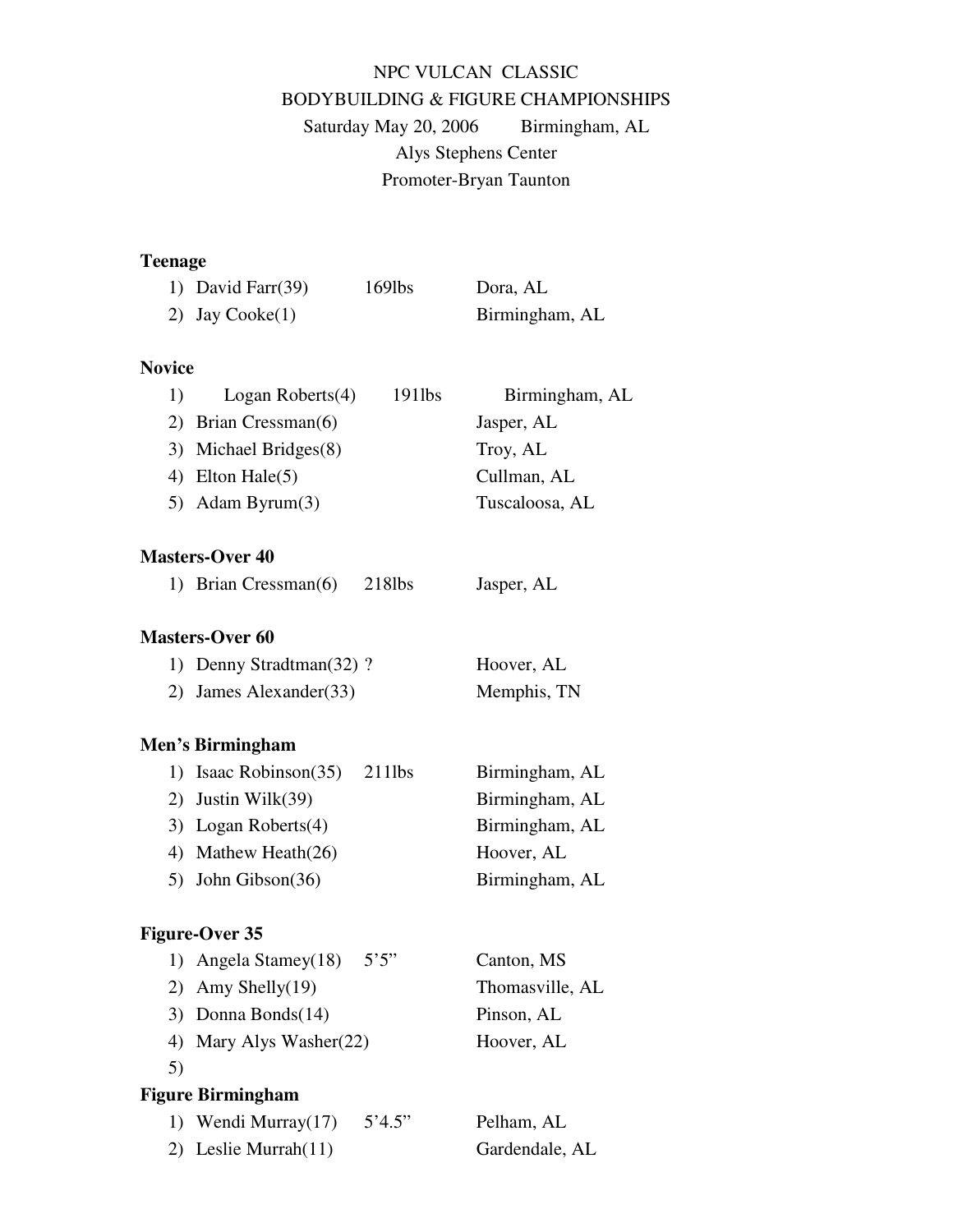|                    | 3) Donna Bonds(14)                                                          | Pinson, AL                  |
|--------------------|-----------------------------------------------------------------------------|-----------------------------|
|                    | 4) Mary Alys Washer(22)                                                     | Hoover, AL                  |
|                    |                                                                             |                             |
|                    | <b>Open Women-Lightweight</b>                                               |                             |
| 1)                 | Wanda Moore $(23)^*$<br>$115$ lbs                                           | Jackson, TN                 |
|                    | <b>Open Women-Middleweight</b>                                              |                             |
|                    | 1) Sophia Seals(24)<br>$137$ lbs                                            | Jackson, MS                 |
|                    |                                                                             |                             |
|                    |                                                                             |                             |
|                    | <b>Junior Men-Lightweight</b>                                               |                             |
|                    | 1) Billy Sanders(25)<br>$149$ lbs                                           | Jackson, MS                 |
|                    |                                                                             |                             |
|                    | <b>Junior Men-Middleweight</b>                                              |                             |
|                    | 1) Marty Pickel(29)<br>$171$ lbs                                            | Ridgeland, MS               |
|                    | 2) Matthew Heath(26)                                                        | Hoover, AL                  |
|                    | 3) Travis Murphy(27)                                                        | Madison, AL                 |
|                    | 4) Adam Byrum(3)                                                            | Tuscaloosa, AL              |
|                    | 5) David Farr(39)                                                           | Dora, AL                    |
|                    | <b>Junior Men-Light Heavyweight</b>                                         |                             |
|                    |                                                                             |                             |
|                    |                                                                             |                             |
| 1)                 | Logan Roberts $(4)^*$<br>$191$ lbs                                          | Birmingham, AL              |
|                    | <b>Junior Men-Heavyweight</b>                                               |                             |
|                    | 1) Jermaine Johnson(31) 203lbs                                              | Fayetteville, TN            |
|                    |                                                                             |                             |
|                    | <b>Figure-Short</b>                                                         |                             |
|                    | 1) Leslie Murrah(11)<br>5'2''                                               | Gardendale, AL              |
|                    | 2) LeQuida Sanders(9)                                                       | Jackson, MS                 |
|                    | 3) Angie Cerniglia(10)                                                      | Helena, AL                  |
|                    | 4) Dawn Smith(12)                                                           | Birmingham, AL              |
|                    | <b>Figure-Medium</b>                                                        |                             |
|                    | 1) Wendi Murray $(17)^*$ 5'4.5"                                             | Pelham, AL                  |
|                    | 2) Meredith Roberts(16)                                                     | Birmingham, AL              |
|                    | 3) Angela Stamey(18)                                                        | Canton, MS                  |
|                    | 4) Amy Shelly $(19)$                                                        | Thomasville, AL             |
|                    | 5) Pamela Tanner(13)                                                        | Clarksville, TN             |
| <b>Figure-Tall</b> |                                                                             |                             |
|                    | 1) Gerri Bannister(21)<br>$5^{\circ}6.5^{\circ}$<br>2) Mary Alys Washer(22) | Northport, AL<br>Hoover, AL |